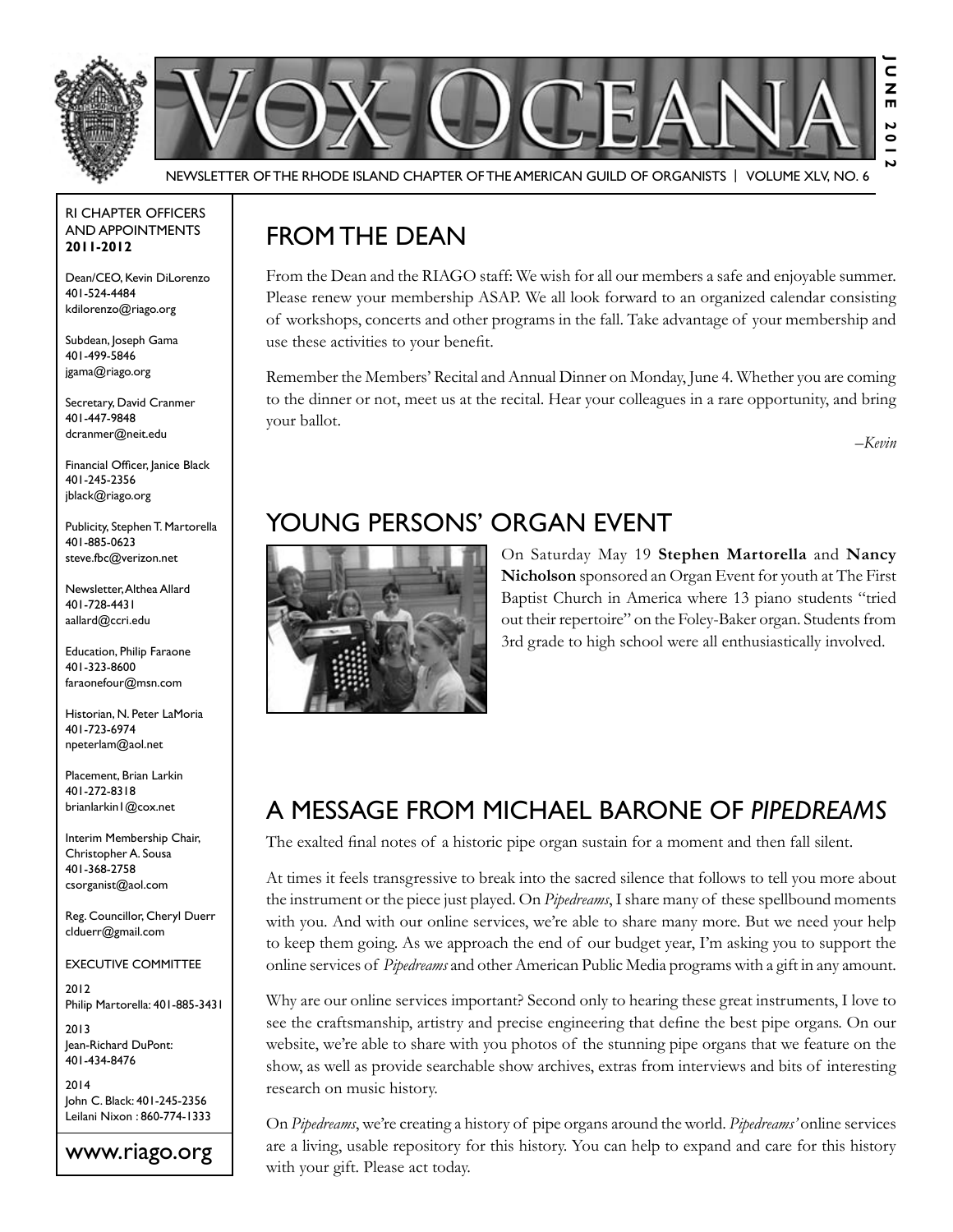### **EVENTS**

**Sunday, June 3, 3:00 pm:** "An Afternoon of Mozart" featuring the Chancel Choir and soloists performing favorite works of W.A. Mozart. Barrington Presbyterian Church, 400 County Road, Barrington. A freewill offering will be collected to benefit the church's music program. www.barringtontable. wordpress.com

**Sunday, June 3, 3:30 pm:** *Air, Fire, Water: An Organ Concert for Pentecost*. **James E. Jordan** and **SharonRose Pfeiffer** offer a celebratory concert for the feast of Pentecost on the E. M. Skinner Organ at the Church of the Transfiguration, Rock Harbor, Orleans. The program explores a wide range of inspired works including *Komm Heiliger Geist* by Bach, *Dance of the Holy Spirit* by Dan Locklair and Persichetti's *Toccata "With Tongues of Fire."* Tickets \$25, \$20 Seniors, 18 & under free. 508-240-2400. www.churchofthetransfiguration.org

**Monday, June 4, 6:00 pm:** RIAGO members **John Black, Paul Ciennewa, Donald Dame** and **Nancy Nicholson** are featured in the annual Members' Recital at Phillips Memorial Baptist Church, 565 Pontiac Avenue, Cranston.

**Monday, June 4 at 7:30 pm:** Annual Meeting and Dinner with 2012-2013 Elections at Spain Restaurant, 1073 Reservoir Ave., Cranston. Reservations were required by May 25.

# **GET MUSIC!**

**Mary Jane Lide** is offering her wide selection of organ music and music material free at the Annual Dinner. There will be a significant amount, set up as first come-first serve.

# **Members' Recital and Annual Meeting**



 **John Black Paul Ciennewa Donald Dame** *MANCY* **NANCY NICHOLSON** 

Phillips Memorial Baptist Church Recital at 6:00 p.m. on June 4th 565 Pontiac Avenue, Cranston, RI

**Info: 401.524.4484**

### Answer Corner

#### *In answer to a member's question seeking inspiration for wedding music,*  **Paul Cienniwa** *writes:*

To answer your query, I don't have any specific wedding music suggestions, but I feel that the *Oxford Book of Wedding Music* is the prime collection on the market. Along with the traditional favorites, the collection includes many lesserknown, but appropriate, works. There are also some pieces which were newly composed for the collection itself. All of the arrangements of orchestral music are very good and, since many works aren't known as "wedding" pieces, they also suffice for preludes and postludes for regular church services. Nothing in the collection is particularly easy, and this could be why Oxford also publishes the *Oxford Book of Wedding Music for Manuals*. However, that collection does not include the exact same pieces as in the "pedals" book. (I don't own the manuals book.) Cheers, *Paul*

### More from Paul Cienniwa

#### Dear Friends,

My performing season is just about over, and I'm eager to settle in for a long summer of beaches, barbecues and... practicing the harpsichord.

I was pleased and excited to see my new CD, *Harpsichord Music for a Thin Place*, praised in the *Huffington Post*. Also, last month's performance of Poulenc's *Concert champêtre* with the New Bedford Symphony received a really good review in the *Standard-Times*.

After a busy season of solo recitals and other performances, I can't wait to get started on some new repertoire. The 2011- 2012 season included my return to performing full recitals from memory after an almost twenty year hiatus. This journey has led me back to many of my musical roots, including a rediscovery of Book I of Bach's *Well-Tempered Clavier*.

As I map out next season, I'm planning solo recitals featuring some of the wonderful preludes and fugues from WTC I, a suite by Handel and Scarlatti sonatas. I can't wait! I'm looking forward to a recital or two in the San Francisco area next May along with programs in Boston and the South Coast.

Also next season, I'll begin work as chorus master for the New Bedford Symphony Orchestra, preparing area choirs for the annual performance of Handel's *Messiah*. If you're interested in becoming a part of that performance, contact me for the rehearsal schedule.

Watch for next year's concert schedule soon. With best wishes for a joyous summer, *Paul*